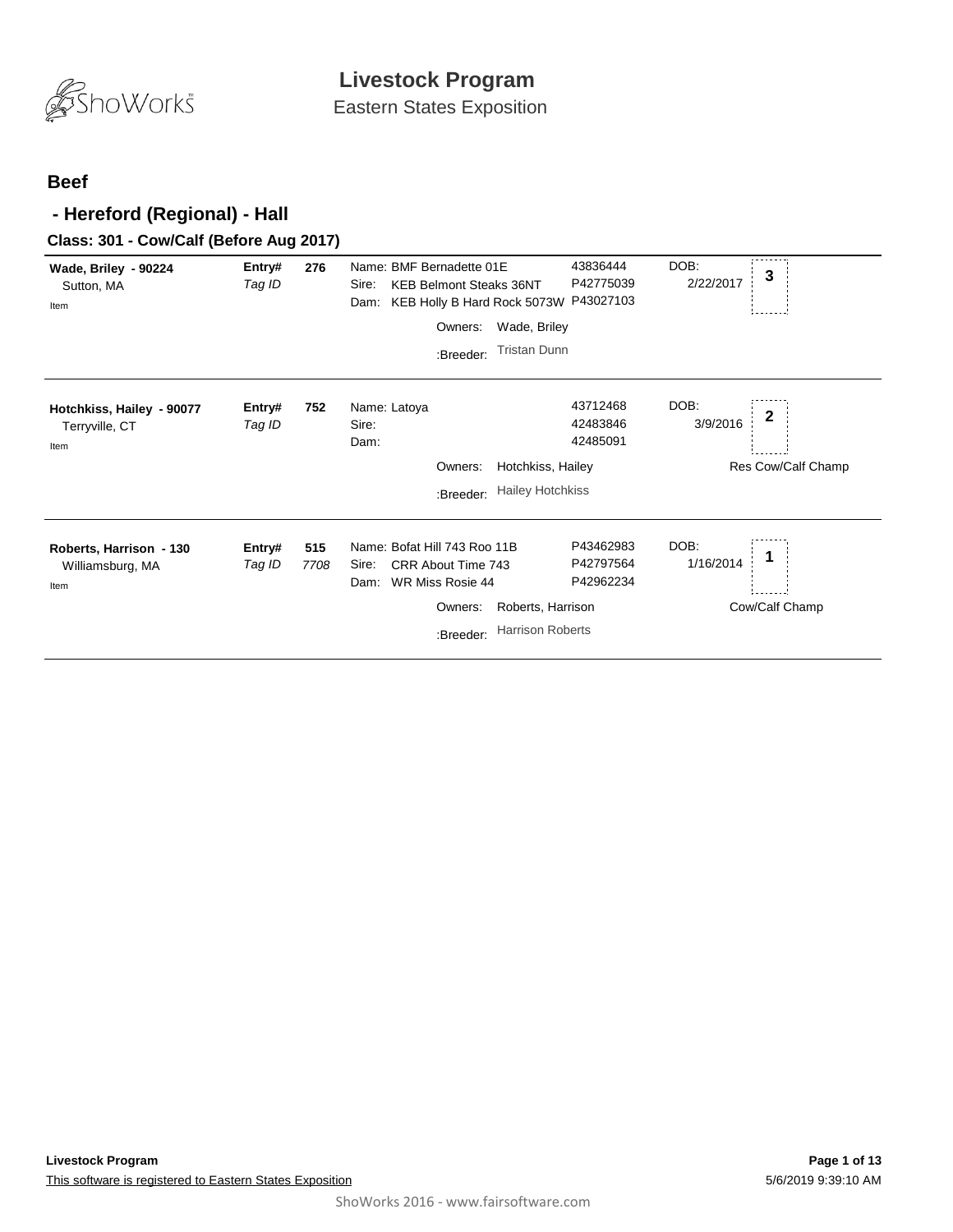

Eastern States Exposition

#### **Class: 305 - Jr Heifer Calf (Jan-Feb 2019)**

| Roberts, Harrison - 130<br>Williamsburg, MA<br>Item | Entry#<br>Taq ID | 805<br>1885 | Name: Bofat Hill 6107 Roz 21G<br>C 2052 5280 Lad 6107-ET<br>Sire:<br>Bofat Hill 743 Roo 11B<br>Dam: | P44006827<br>43672915<br>P43462983 | DOB:<br>$\pm$ 1<br>2/19/2019 |
|-----------------------------------------------------|------------------|-------------|-----------------------------------------------------------------------------------------------------|------------------------------------|------------------------------|
|                                                     |                  |             | Roberts, Harrison<br>Owners:                                                                        |                                    | Jr Calf Champ                |
|                                                     |                  |             | :Breeder: Harrison Roberts                                                                          |                                    |                              |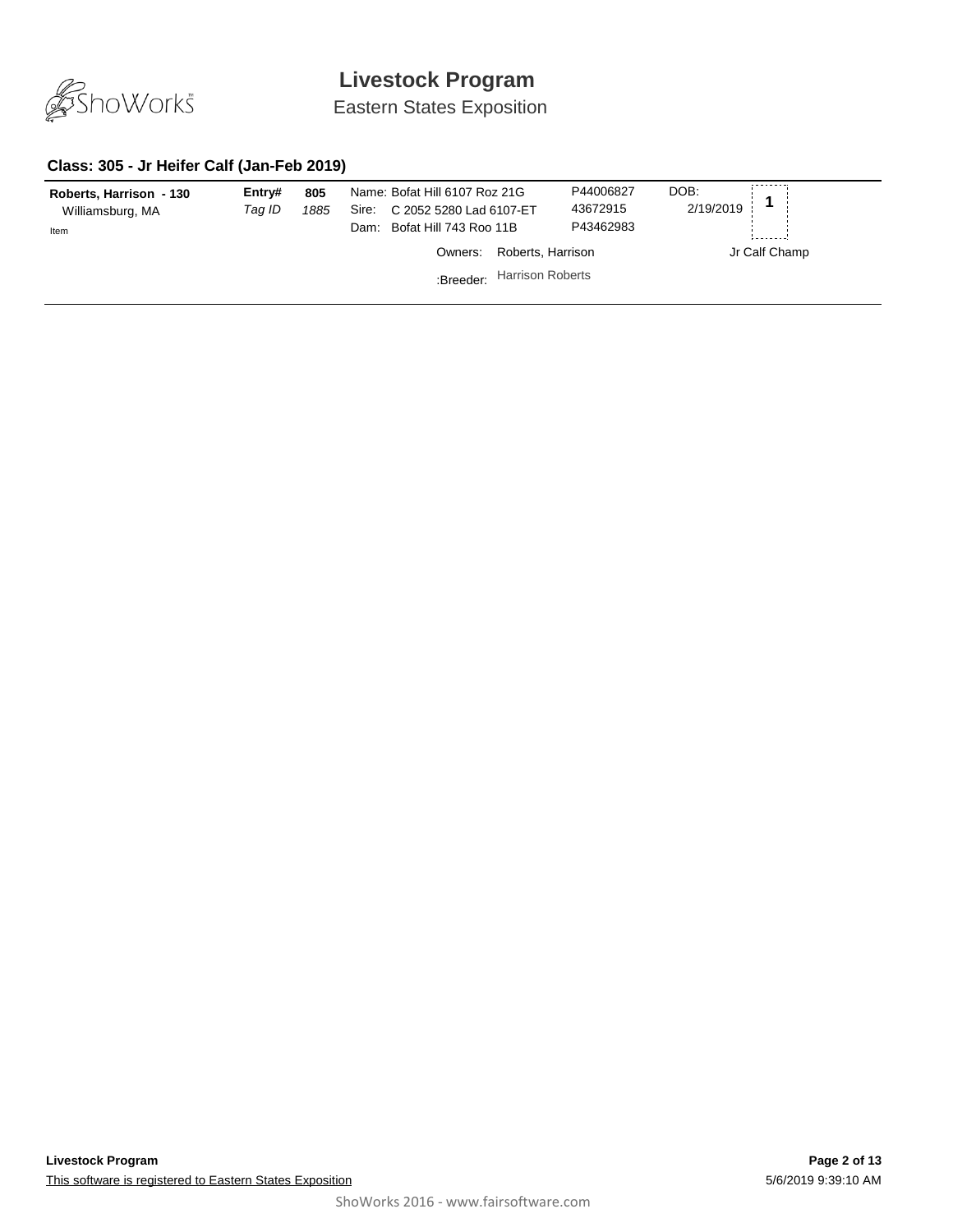

Eastern States Exposition

#### **Class: 308 - Winter Calf (Nov-Dec 2018)**

| Hotchkiss, Hailey - 90077<br>Terryville, CT<br>Item | Entry#<br>Tag ID | 754 | Name: Dorothy<br>Sire:<br>Dam: Latoya |         | 44008026<br>43772143<br>43712468 | DOB:<br>11/13/2018 |  |
|-----------------------------------------------------|------------------|-----|---------------------------------------|---------|----------------------------------|--------------------|--|
|                                                     |                  |     |                                       | Owners: | Hotchkiss, Hailey                |                    |  |
|                                                     |                  |     |                                       |         | :Breeder: Hailey Hotchkiss       |                    |  |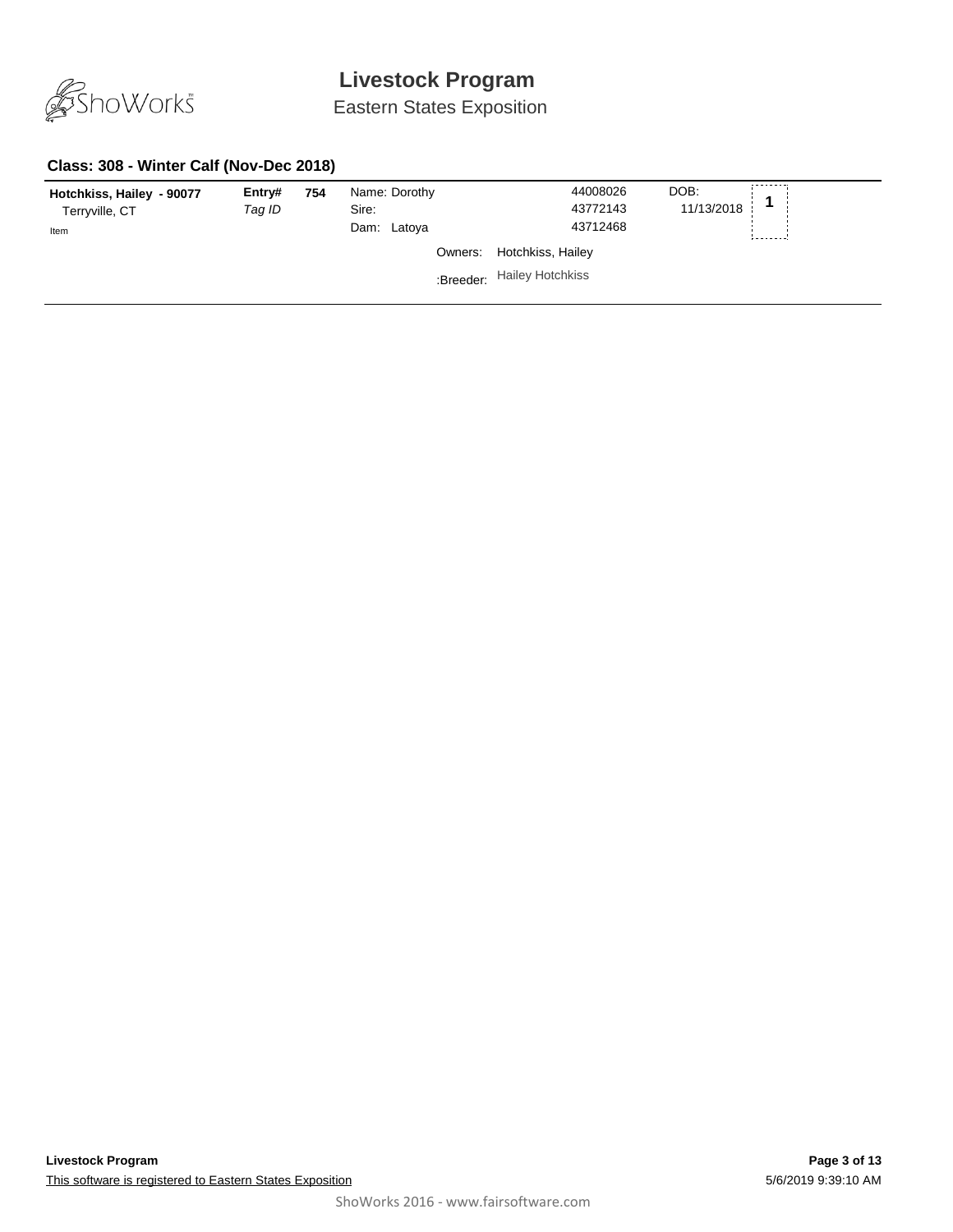

Eastern States Exposition

| Camara, Olivia - 90324<br>Acushnet, MA<br>Item    | Entry#<br>Tag ID | 707         | P43999824<br>Name: Bofat Hill Lad 6107 Gabby 101<br>P43672915<br>C 2052 5280 Lad 6107-ET<br>Sire:<br>P43208640<br>Bofat Hill 743 Glamorous 71Y<br>Dam:<br>Owners:<br>Camera, Olivia<br><b>Harrison Roberts</b><br>:Breeder: | DOB:<br>1<br>10/27/2018<br>Sr Calf Champ   |
|---------------------------------------------------|------------------|-------------|-----------------------------------------------------------------------------------------------------------------------------------------------------------------------------------------------------------------------------|--------------------------------------------|
| Kagan, Helena - 91<br>clinton corners, ny<br>Item | Entry#<br>Tag ID | 186<br>8414 | P43994061<br>Name: HEK Delilahs Justified 5176<br>P43662820<br>BLL LCC For The Good 5176<br>Sire:<br>LCC 135 Shes Justified 344A-E 43391525<br>Dam:<br>Kagan, Helena<br>Owners:<br>Lowderman Cattle Company<br>:Breeder:    | DOB:<br>4<br>9/24/2018                     |
| Thebeau, Rachel - 90282<br>Auburn, MA<br>Item     | Entry#<br>Tag ID | 31          | Name: Pepin 8144 Foxy Bling 827F-ET P43992791<br>42971671<br>BR Currency 8144-ET<br>Sire:<br>P43060441<br>Dam: Pepin Foxy Lady 003X-ET<br>Thebeau, Rachel<br>Owners:<br>Kurtis Pepin<br>:Breeder:                           | DOB:<br>2<br>9/6/2018<br>Res Sr Calf Champ |
| Pepin, Dillon - 5596<br>Goshen, CT<br>Item        | Entry#<br>Tag ID | 236<br>2281 | Name: Pepin 2214 Lady Gwen 823F-E 43993233<br>43303660<br>Chac Mason 2214<br>Sire:<br>43088982<br>Dam: SRH Miss Kitty 1001-ET<br>Owners:<br>Pepin, Dillon<br><b>Rhett Lowderman</b><br>:Breeder:                            | DOB:<br>3<br>9/4/2018                      |

#### **Class: 309 - Sr Heifer Calf (Aug-Oct 2018)**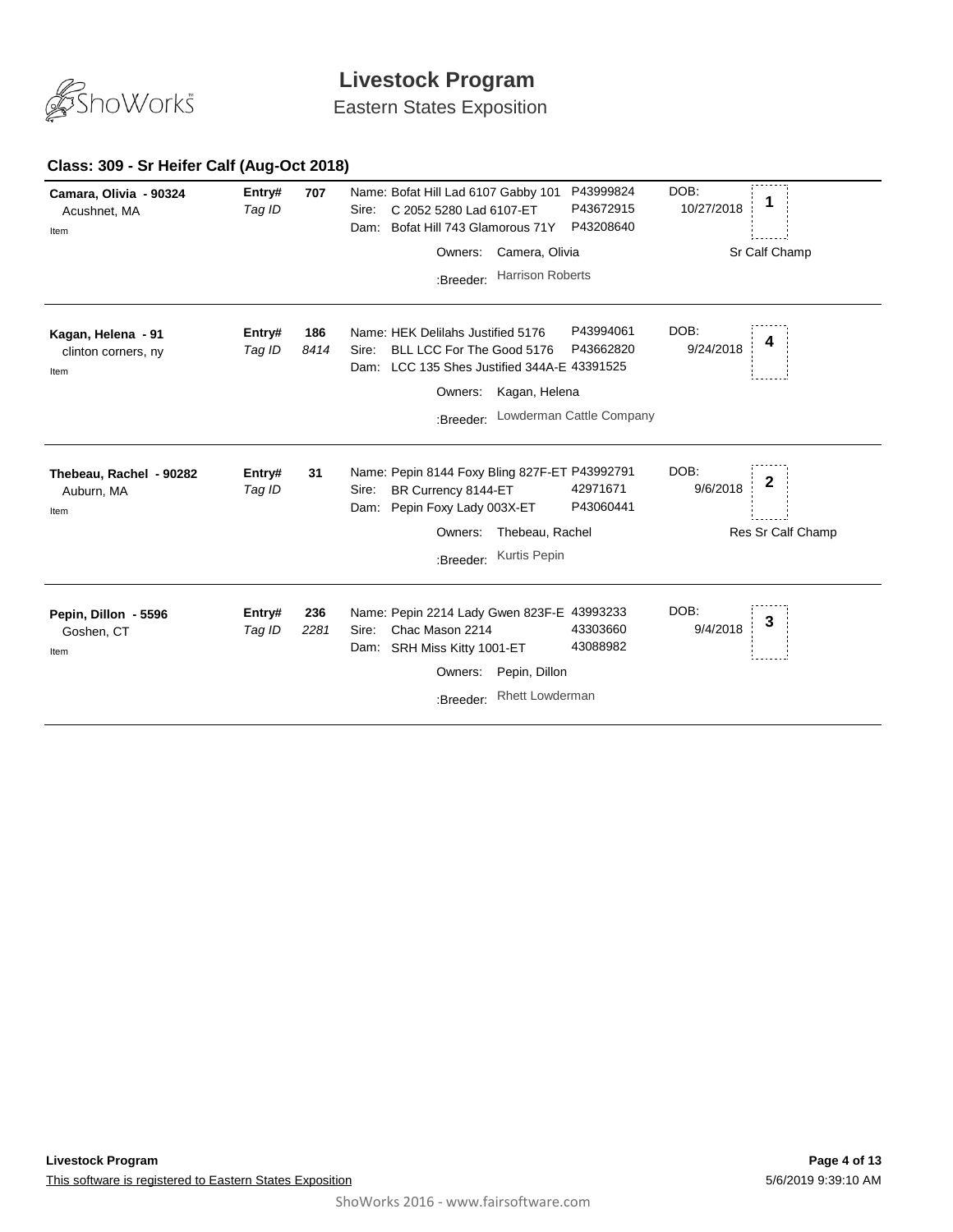

Eastern States Exposition

## **Class: 312 - Late Smr Yrlg (Jun16-Jul 2018)**

| DeMolles, Ashlee - 90133<br>West Bridgewater, MA<br>Item | Entry#<br>Tag ID | 357<br>2812 | Name: Carter Miss Xena 71F<br>HF SA Project X61B<br>Sire:<br>HF SA Vida 53C<br>Dam:                                                                                        | P43952643<br>P43541013<br>P4392144  | DOB:<br>7/8/2018  |                  |
|----------------------------------------------------------|------------------|-------------|----------------------------------------------------------------------------------------------------------------------------------------------------------------------------|-------------------------------------|-------------------|------------------|
|                                                          |                  |             | DeMolles, Ashlee<br>Owners:                                                                                                                                                |                                     |                   | Res Summer Champ |
|                                                          |                  |             | Sarah Carter<br>:Breeder:                                                                                                                                                  |                                     |                   |                  |
| Perkins, Marissa - 116<br>NORTH STONINGTON, CT<br>Item   | Entry#<br>Tag ID | 573<br>7851 | Name: M&M 327 Macy 865<br>SULL Pace Maker 6389D-ET<br>Sire:<br>LCC 743 Macy 327<br>Dam:<br>Perkins, Marissa<br>Owners:                                                     | P43966393<br>43771978<br>P43374271  | DOB:<br>7/2/2018  | 2                |
|                                                          |                  |             | M&M Cattle Company<br>:Breeder:                                                                                                                                            |                                     |                   |                  |
| Billing, Abigail - 90229<br>Greendell, NJ<br>Item        | Entry#<br>Tag ID | 492         | Name: GP Yours Truly 156C 247F<br>UPS Sensation 2504-ET<br>Sire:<br>GP Yours Truly 0058 156C-ET<br>Dam:<br>Billing, Abigail S<br>Owners:<br>Abigail S Billing<br>:Breeder: | P43936718<br>P43347360<br>P43571911 | DOB:<br>6/25/2018 | 3                |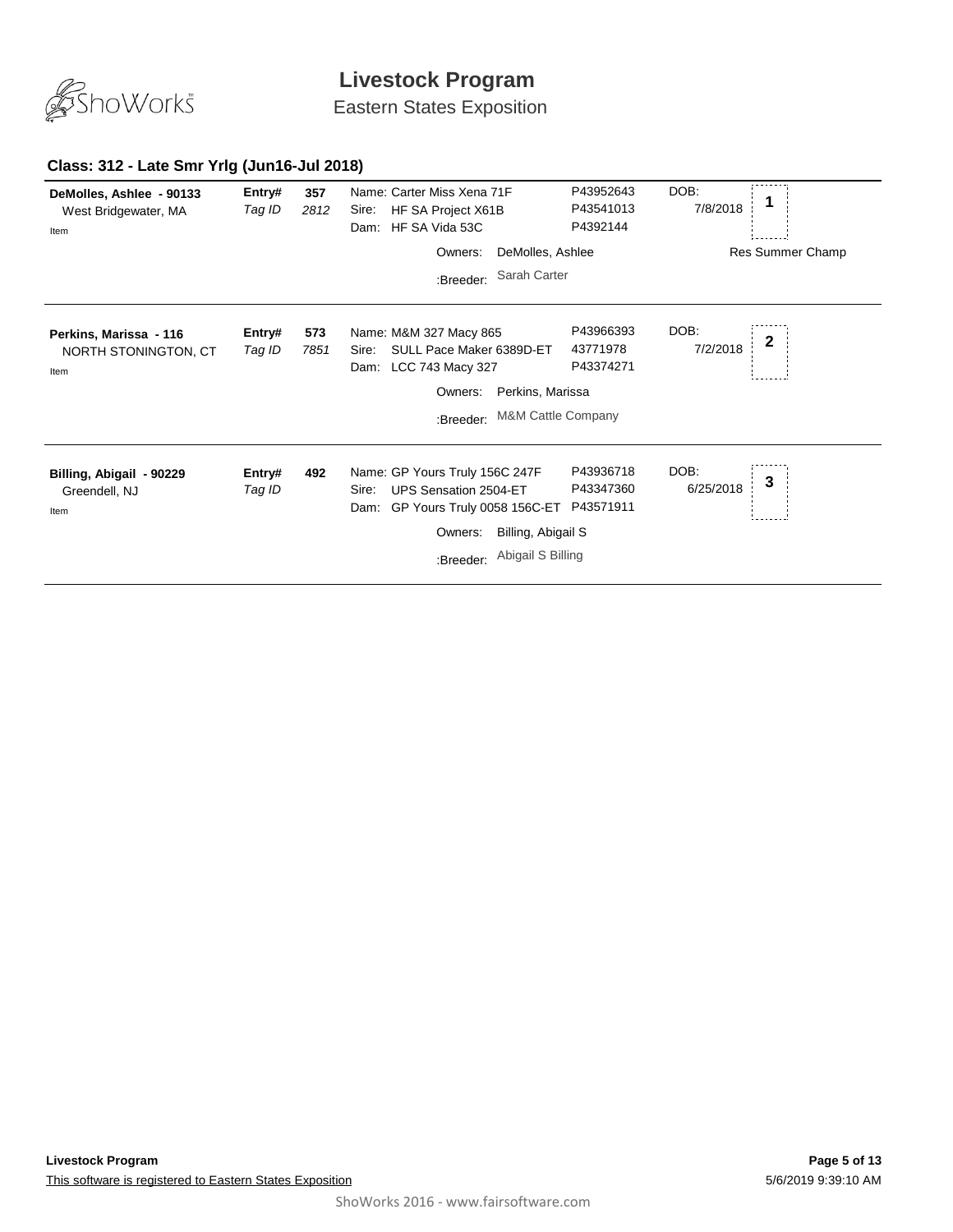

Eastern States Exposition

| Winslow, Luke - 131<br>Weare, NH<br>Item            | Entry#<br>Tag ID | 217         | Name: AJF Dolly 12F<br>Churchill Rancher 592R<br>Sire:<br>THF Parsnip 16C<br>Dam:                                         | P43932664<br>42580855<br>P43614827                                | DOB:<br>2<br>6/11/2018 |
|-----------------------------------------------------|------------------|-------------|---------------------------------------------------------------------------------------------------------------------------|-------------------------------------------------------------------|------------------------|
|                                                     |                  |             | Owners:<br>:Breeder:                                                                                                      | Winslow, Luke<br>Luke Winslow                                     |                        |
| Peckham, Emily - 334<br>Goshen, NH<br>Item          | Entry#<br>Tag ID | 113<br>9834 | Name: Carter Ms Cracker Jack 61F-ET P43962345<br>AH JDH Cracker Jack 26U-ET<br>Sire:<br>JDH P606 Boomer 20R<br>Dam:       | P42924297<br>P42576246                                            | DOB:<br>1<br>6/6/2018  |
|                                                     |                  |             | Owners:<br>:Breeder:                                                                                                      | Peckham, Emily<br>Ashlyn May Roudabusch                           | Summer Champ           |
| Roberts, Harrison - 130<br>Williamsburg, MA<br>Item | Entry#<br>Tag ID | 505<br>4357 | Name: THF Hermoine 822F<br>The Jake 6D<br>Sire:<br>The Future Destination 12D-ET 43724762<br>Dam:<br>Owners:<br>:Breeder: | P43977891<br>P43721906<br>Roberts, Harrison<br>Anna J Fredrickson | DOB:<br>3<br>6/1/2018  |

#### **Class: 313 - Early Smr Yrlg (May-Jun15 2018)**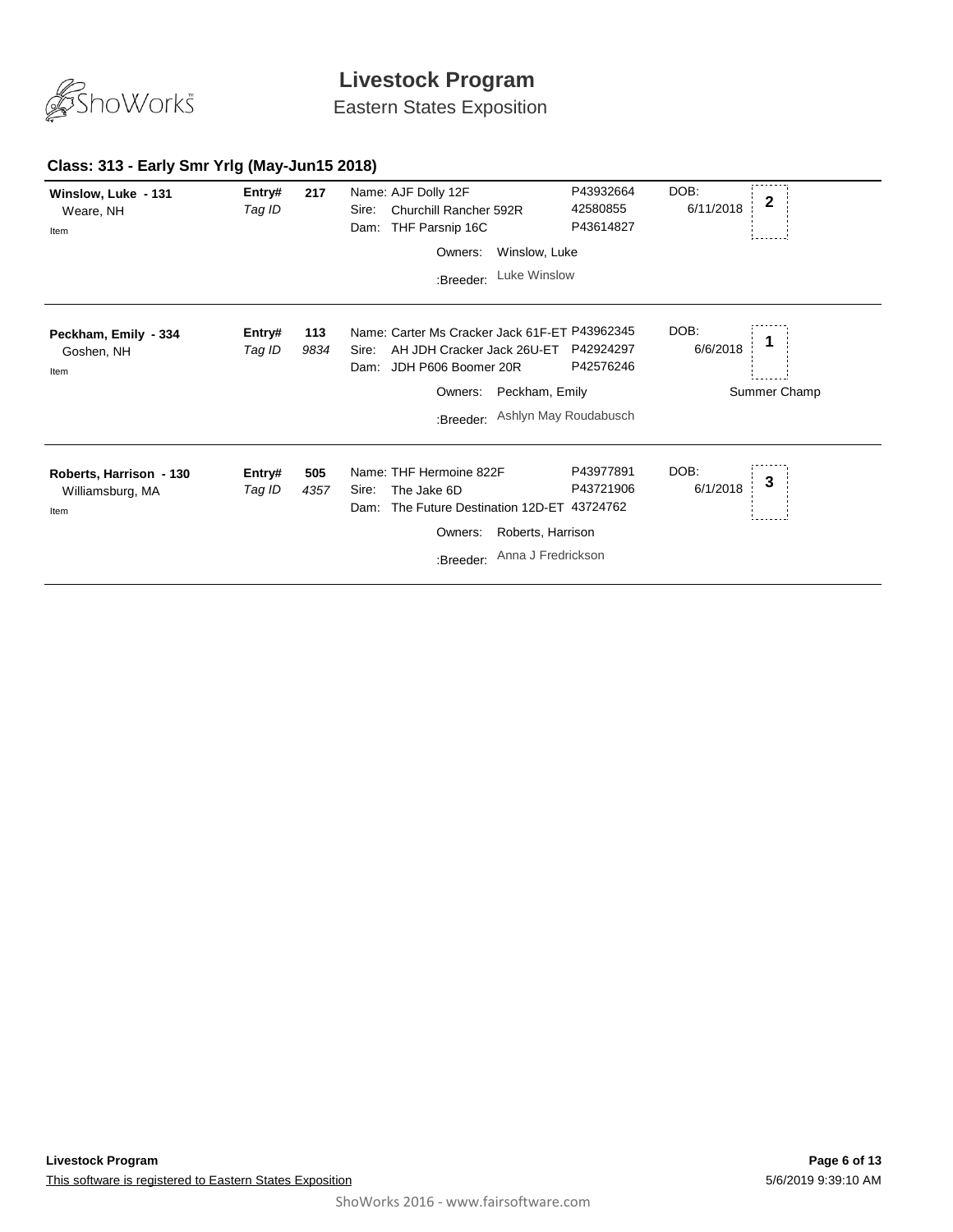

Eastern States Exposition

#### **Class: 316 - Spring Yearling (Mar-Apr 2018)**

| Courville, Aliyssa - 90287<br>Sutton, MA<br>Item           | Entry#<br>Tag ID | 112<br>7766                   | Sire:<br>Dam: | Name: BMF Mavis If U Dare 03F<br>HCC Truth Or Dare A24<br><b>BMF Excel Eleanor D10</b>   | 43936382<br>P43409445<br>P43663095  | DOB:<br>4/26/2018 | 8                    |
|------------------------------------------------------------|------------------|-------------------------------|---------------|------------------------------------------------------------------------------------------|-------------------------------------|-------------------|----------------------|
|                                                            |                  |                               |               | Courville, Aliyssa<br>Owners:<br><b>Tristan Evan</b><br>:Breeder:                        |                                     |                   |                      |
|                                                            |                  |                               |               |                                                                                          |                                     |                   |                      |
| Stockdale, Rylee - 90184<br>Dayton, PA<br>Item             | Entry#<br>Tag ID | 692                           | Sire:<br>Dam: | Name: M+M 470B Fantasia 832-ET<br>BR Nitro Aventus 3116-ET<br>MAV Aspen 470B-ET          | 43945684<br>43452145<br>P43567673   | DOB:<br>4/24/2018 |                      |
|                                                            |                  |                               |               | Stockdale, Rylee<br>Owners:                                                              |                                     |                   | Spring & Grand Champ |
|                                                            |                  |                               |               | M+M Cattle Co<br>:Breeder:                                                               |                                     |                   |                      |
| Winslow, Luke - 131<br>Weare, NH<br>Item                   | Entry#<br>Tag ID | 218                           | Sire:<br>Dam: | Name: AJF Roxy 11F<br>H Easy Deal 609-ET<br>THF Natasha 11Z                              | P43932661<br>P42717067<br>P43277178 | DOB:<br>4/18/2018 | 9                    |
|                                                            |                  |                               |               | Winslow, Luke<br>Owners:                                                                 |                                     |                   |                      |
|                                                            |                  |                               |               | :Breeder: Luke Winslow                                                                   |                                     |                   |                      |
| Gemza, Tyler - 117<br>Eden, NY<br>Item                     | Entry#           | 344<br>Tag ID 003005301 Sire: | Dam:          | Name: SRF Miss Marty Girl<br>Purple MB Womanizer 14U-ET P42945146<br>SRF Miss Martina-ET | P43949642<br>P43413798              | DOB:<br>4/18/2018 | 11                   |
|                                                            |                  |                               |               | Owners:<br>Gemza, Tyler                                                                  |                                     |                   |                      |
|                                                            |                  |                               |               | Chase Laudeman<br>:Breeder:                                                              |                                     |                   |                      |
| Perkins, Mackenzie - 90319<br>NORTH STONINGTON, CT<br>Item | Entry#<br>Tag ID | 580<br>2050                   | Sire:         | Name: FDF 6964 6085 Tiffani 01F<br>R Leader 6964<br>Dam: DHB 82Y 167A Tippie 6085        | P43956711<br>P43500058<br>P43684396 | DOB:<br>4/15/2018 |                      |
|                                                            |                  |                               |               | Perkins, Marissa<br>Owners:                                                              |                                     |                   |                      |
|                                                            |                  |                               |               | :Breeder:                                                                                |                                     |                   |                      |
| Oatley, Olivia - 2148<br>Wolfeboro, NH<br>Item             | Entry#<br>Tag ID | 590<br>74352                  | Sire:         | Name: THF 19D Dior 812F<br>UPS Sensation 2296-ET<br>Dam: THF 9003 Delilah 19D            | P43943841<br>43311175<br>P43724763  | DOB:<br>4/1/2018  | 2                    |
|                                                            |                  |                               |               | Owners:<br>Oatley, Olivia                                                                |                                     |                   | Res Spring Champ     |
|                                                            |                  |                               |               | Anna Fredrickson<br>:Breeder:                                                            |                                     |                   |                      |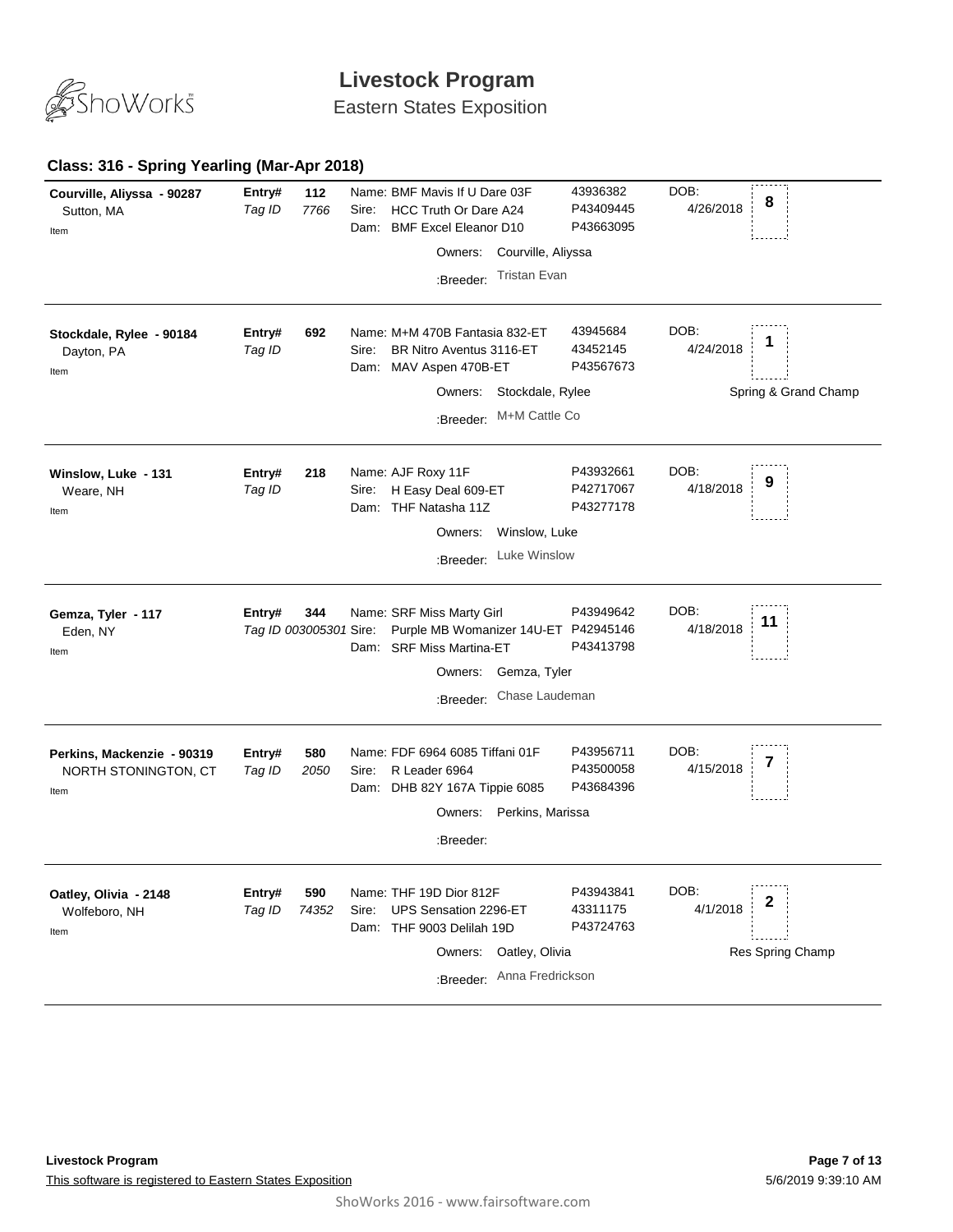

Eastern States Exposition

| Billing, Abigail - 90229<br>Greendell, NJ<br>Item   | 494<br>Entry#<br>Tag ID                 | Name: GP Sweet Annie 0058 238F-ET P43960564<br>P42797564<br>CRR About Time 743<br>Sire:<br>P43090366<br>Boyd Paula 0058<br>Dam:<br>Owners:<br>Billing, Abigail S<br>Abigail S Billing<br>:Breeder:                   | DOB:<br>4<br>3/25/2018  |
|-----------------------------------------------------|-----------------------------------------|----------------------------------------------------------------------------------------------------------------------------------------------------------------------------------------------------------------------|-------------------------|
| Hewitt, Kendall - 90329<br>Branchville, NJ<br>Item  | 819<br>Entry#<br>Tag ID<br>8190F        | Name: Roudy 20R 554 Caroline 8190- 43918645<br>DVOR 468Z 159P Zenner 554- 43618686<br>Sire:<br>42576246<br>JDH MS P606 Boomer 20R<br>Dam:<br>Hewitt, Kendall<br>Owners:<br>Ashylyn Roudabush<br>:Breeder:            | DOB:<br>13<br>3/19/2018 |
| Roberts, Harrison - 130<br>Williamsburg, MA<br>Item | 507<br>Entry#<br>Tag ID<br>7712         | P43954498<br>Name: Bofat Hill 17Y Daydream 31F<br>P43171190<br>TH 22R 16S Lambeau 17Y<br>Sire:<br>P43569949<br>Bofat Hill 4R Dream 11C<br>Dam:<br>Roberts, Harrison<br>Owners:<br><b>Oliver Roberts</b><br>:Breeder: | DOB:<br>3<br>3/16/2018  |
| Hotchkiss, Hailey - 90077<br>Terryville, CT<br>Item | 756<br>Entry#<br>Tag ID                 | 43941101<br>Name: Blue Moon 2214 Gabi 38F-ET<br>P43303660<br>Sire:<br>CHAC Mason 2214<br>P42336999<br>Dam: WIB 65H Frisky<br>Owners:<br>Hotchkiss, Hailey<br><b>Blue Moon Farm</b><br>:Breeder:                      | DOB:<br>12<br>3/8/2018  |
| Gemza, Logan - 90305<br>Eden, NY<br>Item            | 349<br>Entry#<br>Tag ID 003142831 Sire: | 43903662<br>Name: AMC 0103 109 Mariah 1F-ET<br>P43186342<br>CRR 719 Catapult 109<br>43091169<br>Dam: HW4 Mariah 0103-ET<br>Gemza, Logan<br>Owners:<br>:Breeder: Alex & McKenzie Cosgray                              | DOB:<br>10<br>3/5/2018  |
| Pepin, Tristan - 5597<br>Goshen, CT<br>Item         | 249<br>Entry#<br>Tag ID<br>7276         | 43942870<br>Name: Pepin 028X Winnie 808F<br>43092364<br>Churchill Sensation 028X<br>Sire:<br>43713508<br>Dam: Delhawk Willow 52D-ET<br>Owners: Pepin, Tristan<br>:Breeder:                                           | DOB:<br>5<br>3/3/2018   |
| Forrest, Kamryn - 90245<br>Foster, RI<br>Item       | Entry#<br>863<br>Tag ID                 | Name: Fancy<br>Sire:<br>Dam:<br>Forrest, Kamryn<br>Owners:<br>:Breeder: CJ Furlog                                                                                                                                    | DOB:<br>6               |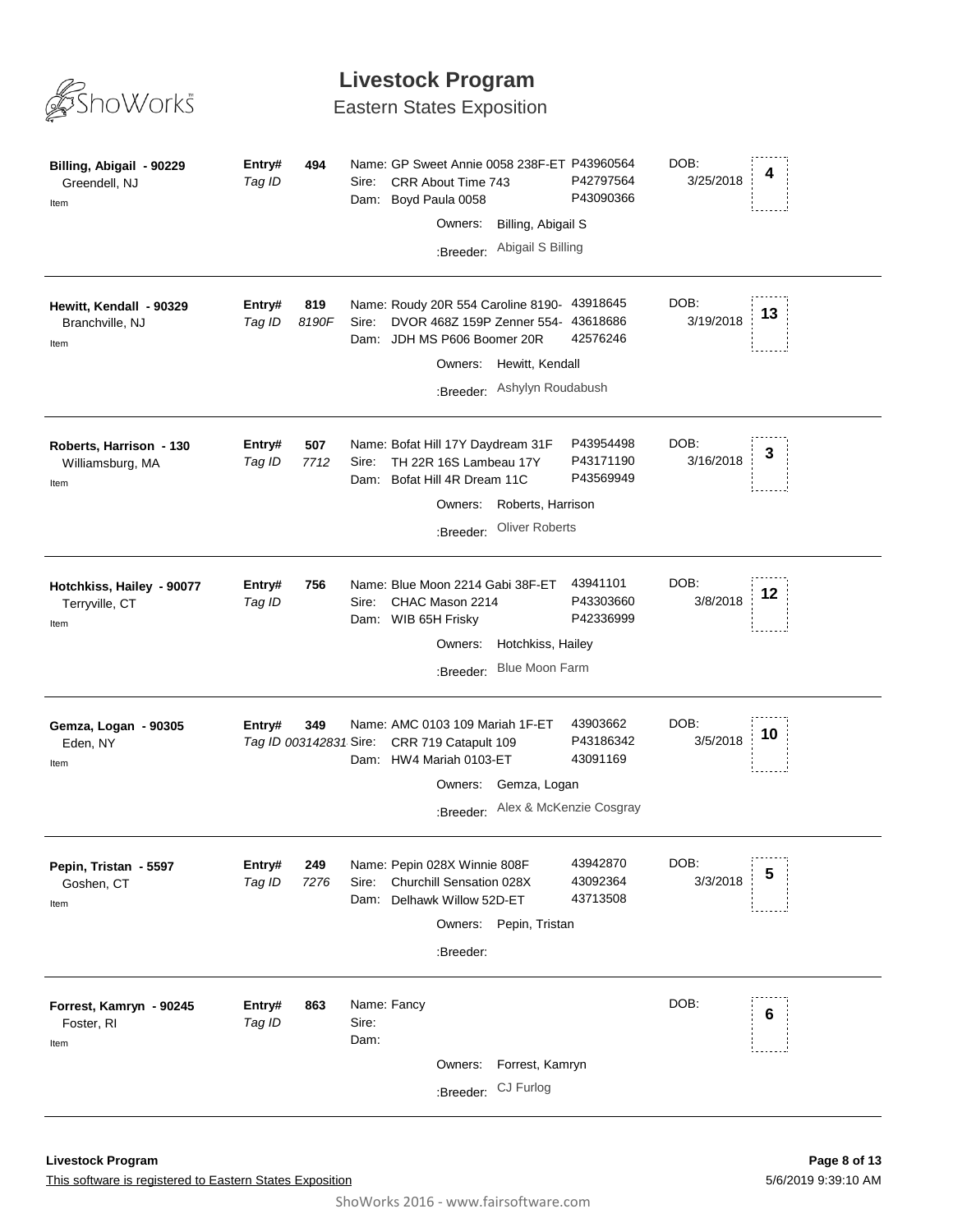

Eastern States Exposition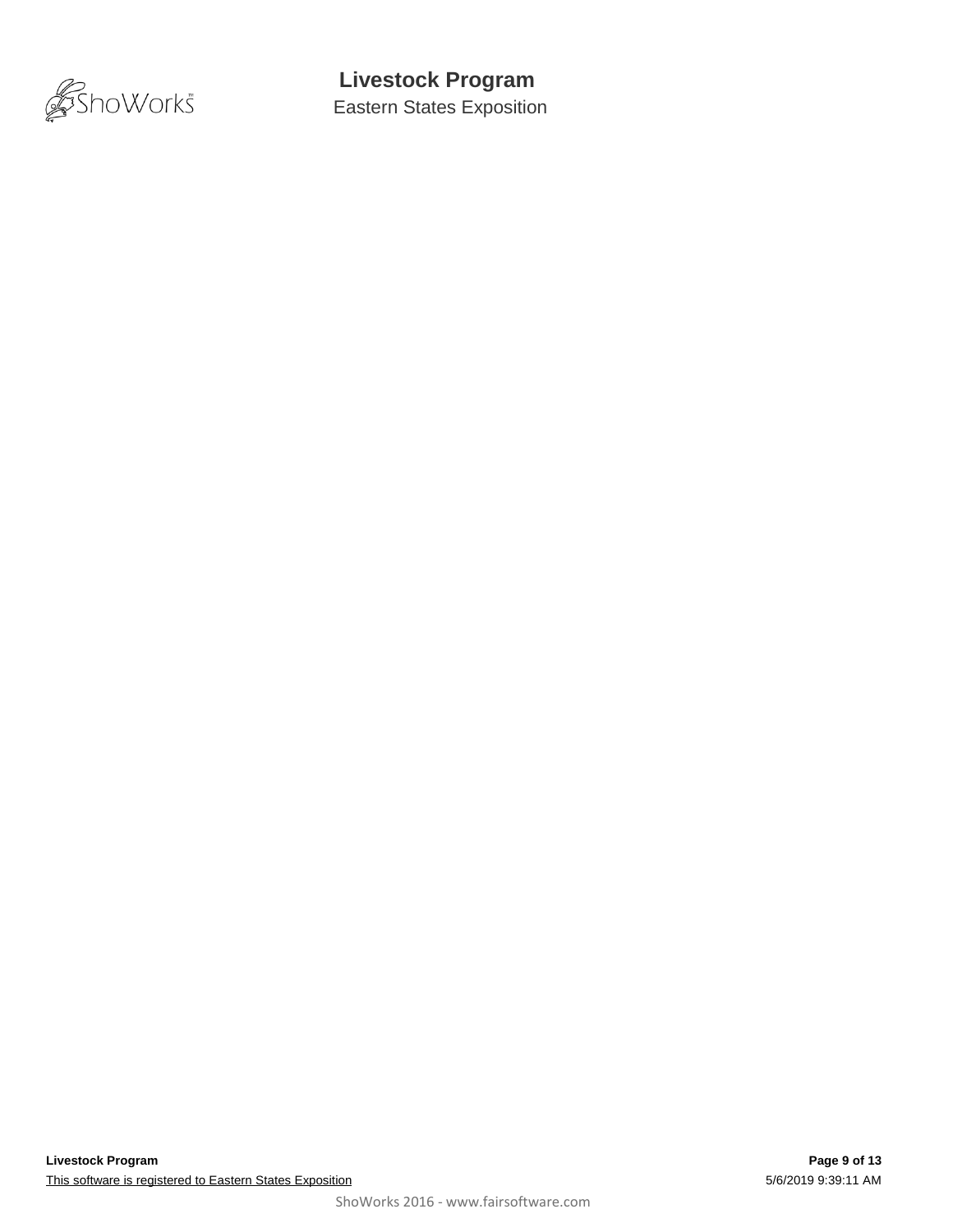

Eastern States Exposition

#### **Class: 319 - Jr Yearling (Jan-Feb 2018)**

| Roberts, Harrison - 130<br>Williamsburg, MA<br>Item | Entry#<br>Tag ID | 509<br>7709                   | Sire:<br>Dam: | Name: Bofat Hill S01 Raspberry 21F<br>HCC Legacy S01-ET<br>Bofat Hill 743 R00 11B                 |                         | P43894672<br>P42697758<br>P43462983 | DOB:<br>2/10/2018 | 4            |
|-----------------------------------------------------|------------------|-------------------------------|---------------|---------------------------------------------------------------------------------------------------|-------------------------|-------------------------------------|-------------------|--------------|
|                                                     |                  |                               |               | Owners:                                                                                           | Roberts, Harrison       |                                     |                   |              |
|                                                     |                  |                               |               | :Breeder:                                                                                         | <b>Harrison Roberts</b> |                                     |                   |              |
| Gemza, Logan - 90305<br>Eden, NY<br>Item            | Entry#           | 354<br>Tag ID 33VGV303t Sire: |               | Name: Crum 109 Caty X01 851F-ET<br>CRR 719 Catapult 109<br>Dam: Snowshoe 64R Pilar X01<br>Owners: | Gemza, Logan            | P43929892<br>P3186342<br>P43129455  | DOB:<br>2/7/2018  | 5            |
|                                                     |                  |                               |               | :Breeder:                                                                                         | Crum Cattle Co          |                                     |                   |              |
| Kagan, Helena - 91<br>clinton corners, ny<br>Item   | Entry#<br>Tag ID | 185<br>8415                   | Sire:         | Name: LCC 9050 Rachael 832<br>Boyd Worldwide 9050-ET<br>Dam: PF 11X Rachael Z215                  |                         | 43924094<br>P42982024<br>43291906   | DOB:<br>2/2/2018  | 2            |
|                                                     |                  |                               |               | Owners:                                                                                           | Kagan, Helena           |                                     |                   |              |
|                                                     |                  |                               |               | :Breeder:                                                                                         | Grassy Run Farms        |                                     |                   |              |
| Pepin, Dillon - 5596<br>Goshen, CT<br>Item          | Entry#<br>Tag ID | 233<br>1787                   | Sire:         | Name: Pepin 109 Katie 806F-ET<br>CRR 719 Catapult 109<br>Dam: Pepin Josie 230Z                    |                         | 43942898<br>43186342<br>43377639    | DOB:<br>1/9/2018  | 3            |
|                                                     |                  |                               |               | Owners:                                                                                           | Pepin, Dillon           |                                     |                   |              |
|                                                     |                  |                               |               | :Breeder:                                                                                         | Kurtis Pepin            |                                     |                   |              |
| Pepin, Kurtis - 5598<br>Goshen, CT<br>Item          | Entry#<br>Tag ID | 244<br>21784                  | Sire:         | Name: Pepin 109 Zoey 804F-ET<br>CRR 719 Catapult 109<br>Dam: Pepin Josie 230Z                     |                         | 43942892<br>43186342<br>43377639    | DOB:<br>1/8/2018  |              |
|                                                     |                  |                               |               | Owners:                                                                                           | Pepin, Kurtis           |                                     |                   | Res Sr Champ |
|                                                     |                  |                               |               | :Breeder:                                                                                         | <b>Kurtis Pepin</b>     |                                     |                   |              |
| Pepin, Kurtis - 5598<br>Goshen, CT<br>Item          | Entry#<br>Tag ID | 241<br>21791                  | Sire:         | Name: Pepin 2103 Diana 803F-ET<br>C Miles McKee 2103-ET<br>Dam: TCC Ms Diana 01                   |                         | 43890624<br>43270668<br>43132180    | DOB:<br>1/6/2018  | 6            |
|                                                     |                  |                               |               | Owners:                                                                                           | Pepin, Kurtis           |                                     |                   |              |
|                                                     |                  |                               |               | :Breeder:                                                                                         | Sullivan Farms          |                                     |                   |              |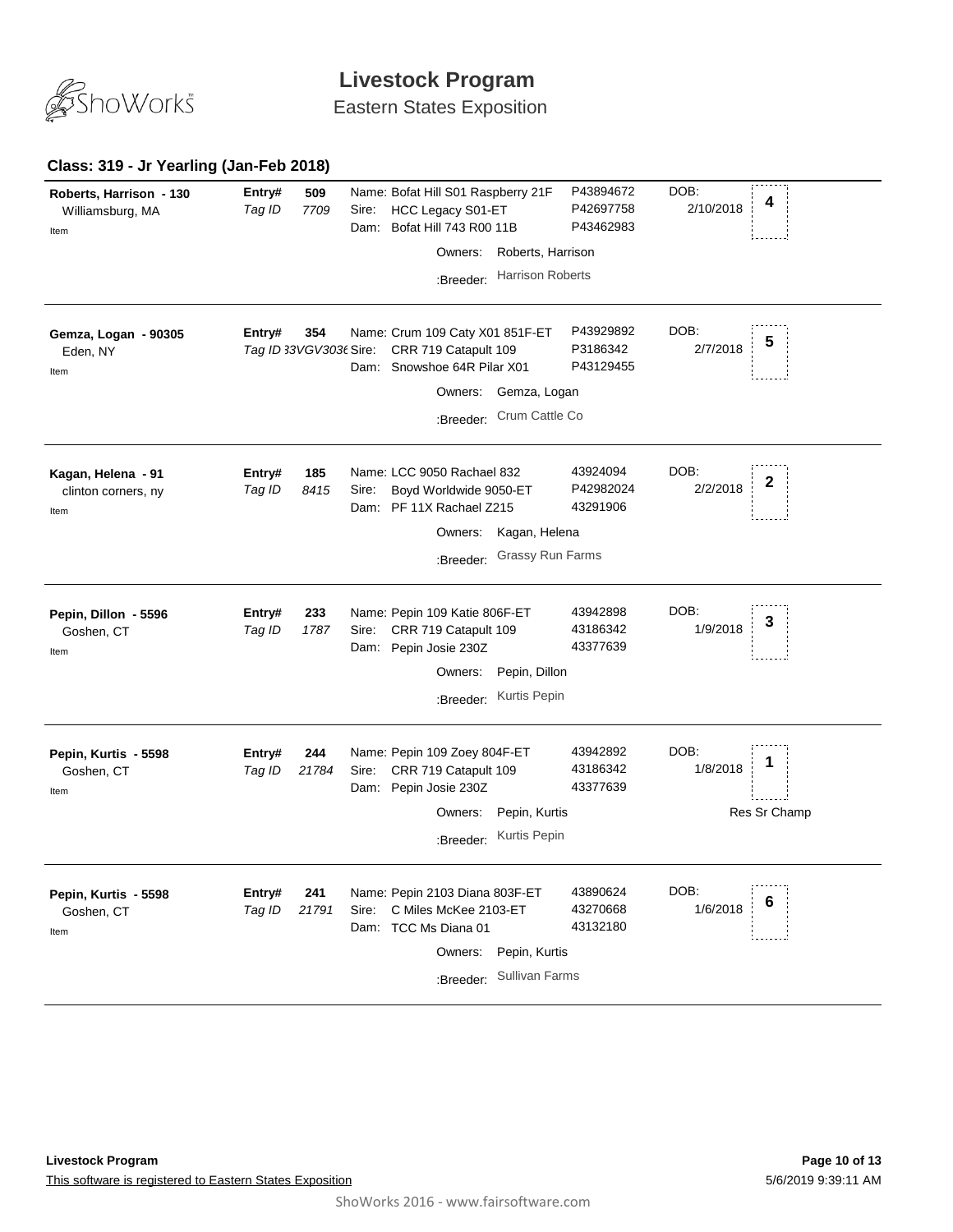

Eastern States Exposition

#### **496** *Tag ID* **Entry# 496** Name: GP Sweet Annie 0058 231E-ET P43936711 DOB:<br>Tag ID Sire: CRR About Time 743 P42797564 12/1/2017 5 Sire: CRR About Time 743 DOB: 12/1/2017 Dam: Boyd Paula 0058 P42797564 P43090366 **Billing, Abigail - 90229** Greendell, NJ Item Owners: Billing, Abigail S :Breeder: Abigail S Billing **598** *Tag ID* **Entry# 598** Name: THF Mimosa 31E P43890364 DOB: 1<br>*Tag ID* Sire: WWE 4184 Sire: WWF 4184 DOB: 11/20/2017 Dam: KEB Guineviere Online 122LW-P42964245 P43890364 43499371 **Wilson, SYDNEY - 285** WOLFEBORO, NH Sr & Res Grand Champ Item Owners: Wilson, Sydney :Breeder: Alan Fredrickson **513** *Tag ID 7707* Name: Bofat Hill Graham Cracker 111 P43881339 **Entry# <sup>3</sup>** Sire: AH JDH Cracker Jack 26U-ET P42924297 DOB: 11/6/2017 Dam: Bofat Hill 485T Gorgeous 91C P43674138 **Roberts, Harrison - 130** Williamsburg, MA Item Owners: Roberts, Harrison :Breeder: Harrison Roberts **821** *Tag ID 10E* Name: OAPH 13W Trust In Eve 2S 10 43899451 **Entry# <sup>7</sup>** Sire: NJW 73S M326 Trust 100W-ET 43002897 DOB: 11/5/2017 Dam: OAPH First Class Lady 13W 43070411 **Hewitt, Bella - 90328** Branchville, NJ Item Owners: Hewitt, Isabella :Breeder: Orrs Acre Polled Herefords **624** *Tag ID* Name: TP 581 Sweet Pea 1103E **Entry# <sup>8</sup>** Sire: LCC 0124 Lock Down 581-ET DOB: 11/3/2017 Dam: TP LCC Sweet Thing X01-ET 43928982 43595435 43078661 **Smith, Thomas - 90322** SENECA FALLS, NY Item Owners: Smith, Thomas :Breeder: Thomas Patrick Smith **715** *Tag ID* Name: DDS Spooky Night 241 1E **Entry# <sup>6</sup>** Sire: WCC FHF Snap Crackle Pop-E 43387669 DOB: 10/31/2017 Dam: Circle D Bright N Sunny 241-ET P43200040 43951574 **Stahoski, Craig - 90325** Newton, NJ Item Owners: Stahoski, Craig :Breeder: AJ Stahoski

#### **Class: 320 - Sr Yearling (Aug-Dec 2017)**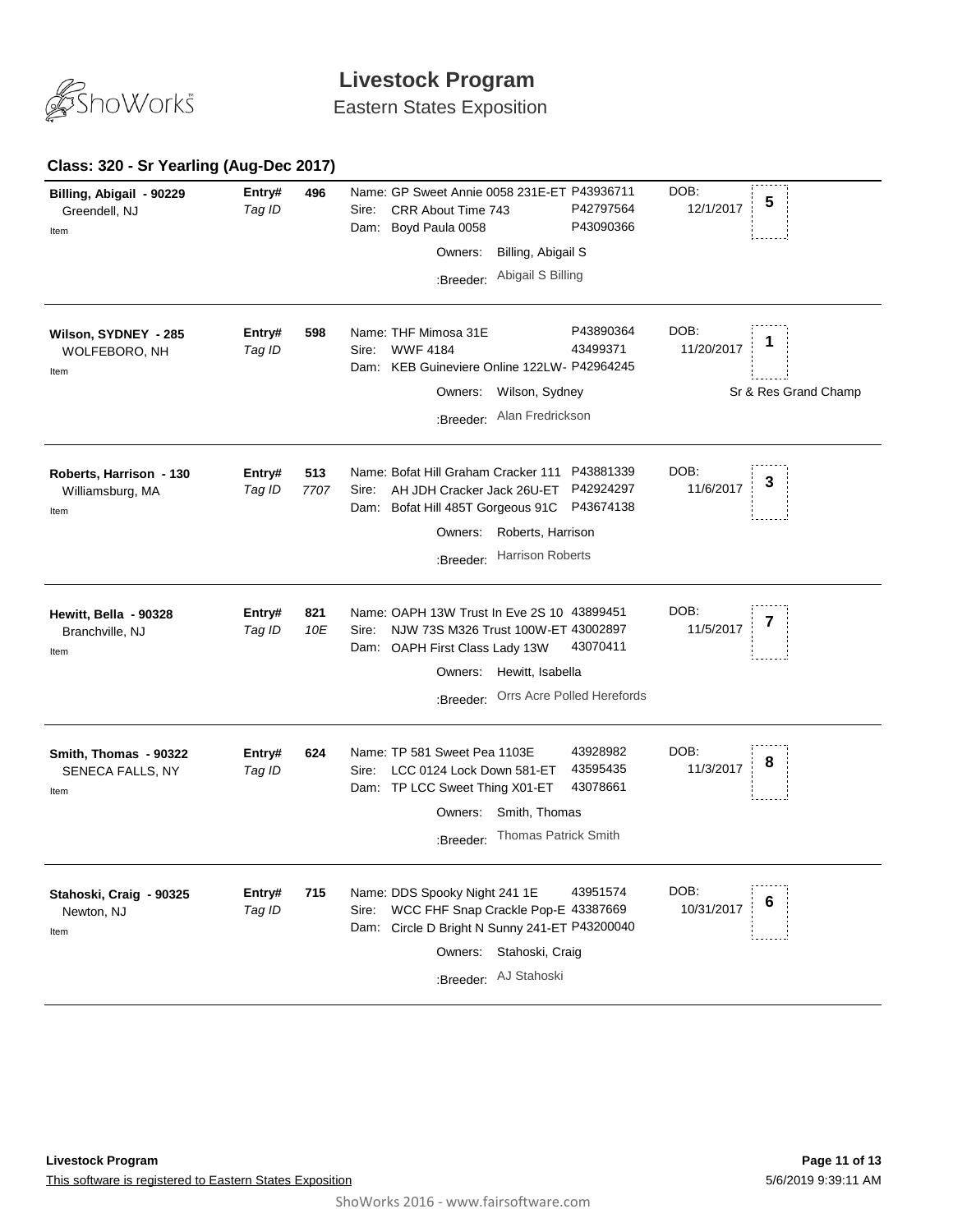